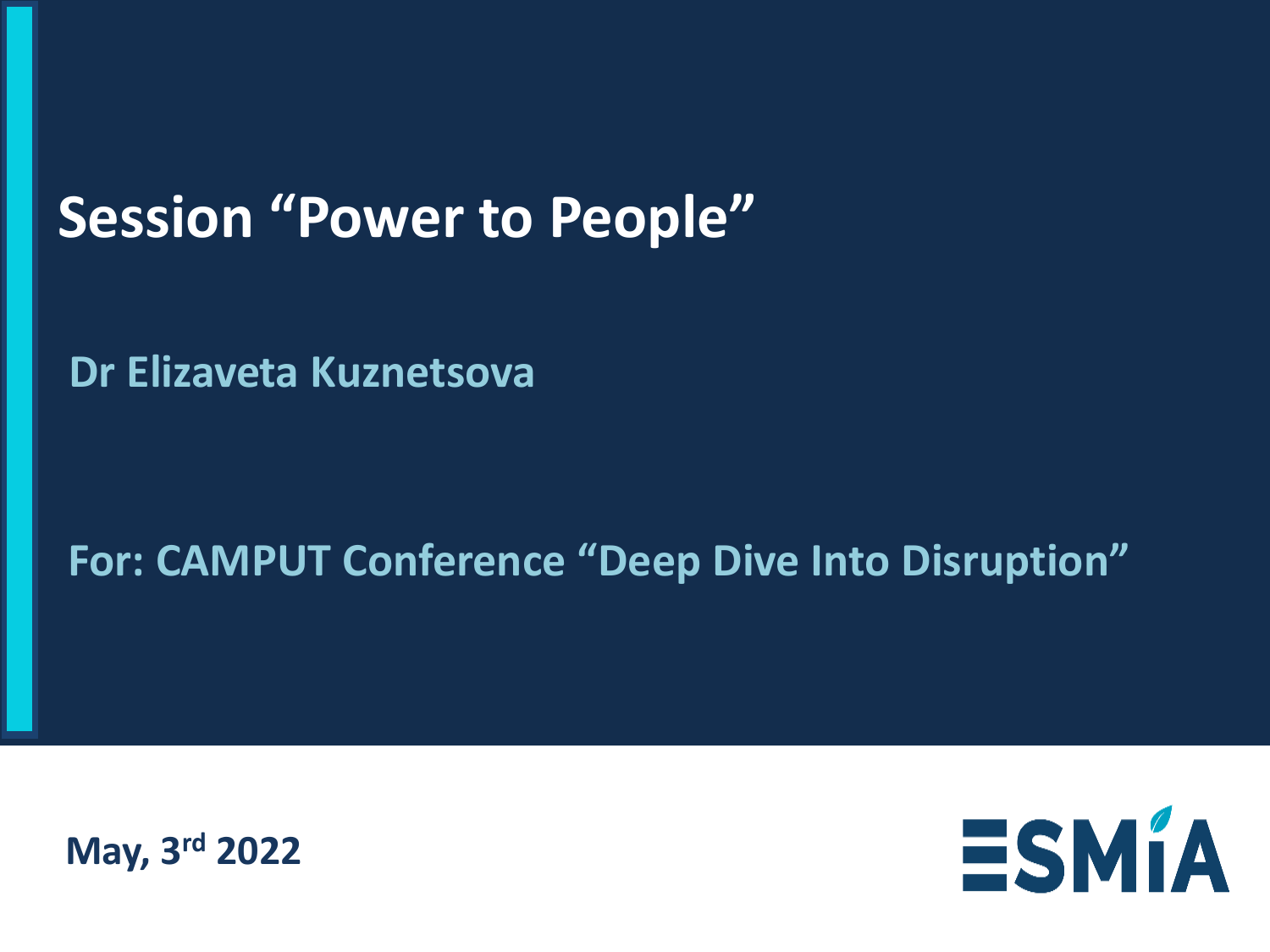### **NATEM** – North American TIMES Energy Model

- Canada, USA, Mexico
- Dynamic least-cost optimization model
- Optimal energy policies to achieve longterm reduction GHG goals (including Net-Zero) for a jurisdiction

#### **NAGEM** - North American General Equilibrium Model

- Canada
- Dynamic multi-region hybrid macroeconomic model
- Impact of energy policies (including Net-Zero) on economies (GDP, production, capital, labor etc.)

**ProsumArise**

### **ESMIA Consultants Models**

#### **Environmental & Health Impact**

• Framework for quantification of energy policies impact on air pollution

#### **Tariffs Impact**

- Framework for analysis of energy policies impact on tariffs for different consumers categories
- Electricity and natural gas
- Death spiral probability and initiation timing
- Adaptive multi-agent optimization framework
- Optimal investment and energy management decisions (e.g., power dispatch) of energy player
- Energy policy effect on advent of prosumers

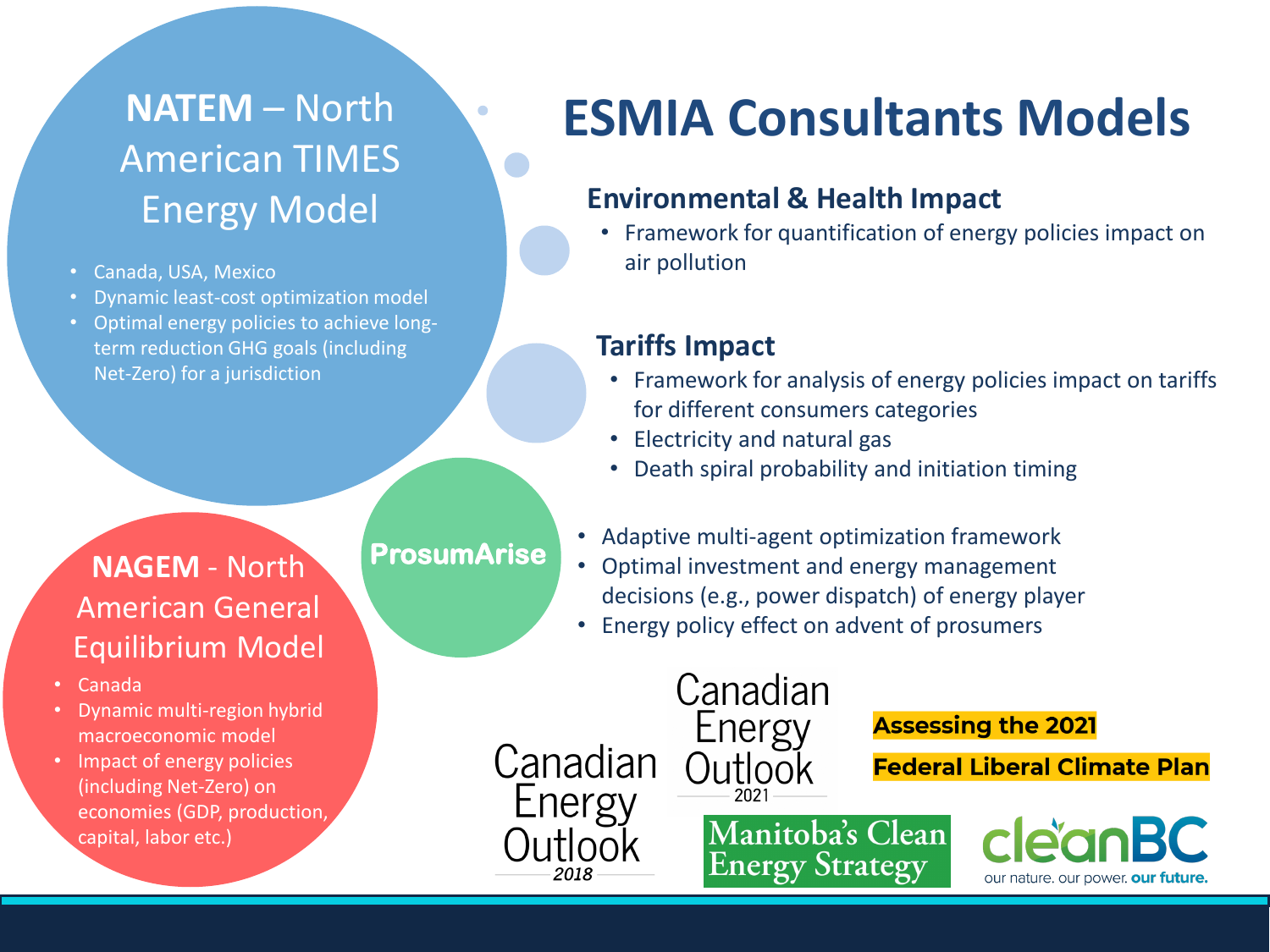# **Power to People: Residential Prosumers**

- **Spectacular increase of prosumers recorded in the past years:**
	- Millions in Germany, dozens of thousands in France, several thousands in Canada
	- On-grid and emerging off-grid (physically disconnected) prosumers

#### • **Drivers:**

- Policy incentives: Feed-in-tariff, Net Metering
- Advancements in connected technologies
- Availability of decentralized generators (e.g., PV panel) and residential storage at constantly decreasing costs
- Pressure of tariff policies: levies, high grid rates, growing fixed charges
- Non-economic aspects: increasing environmental awareness, strong personal motivation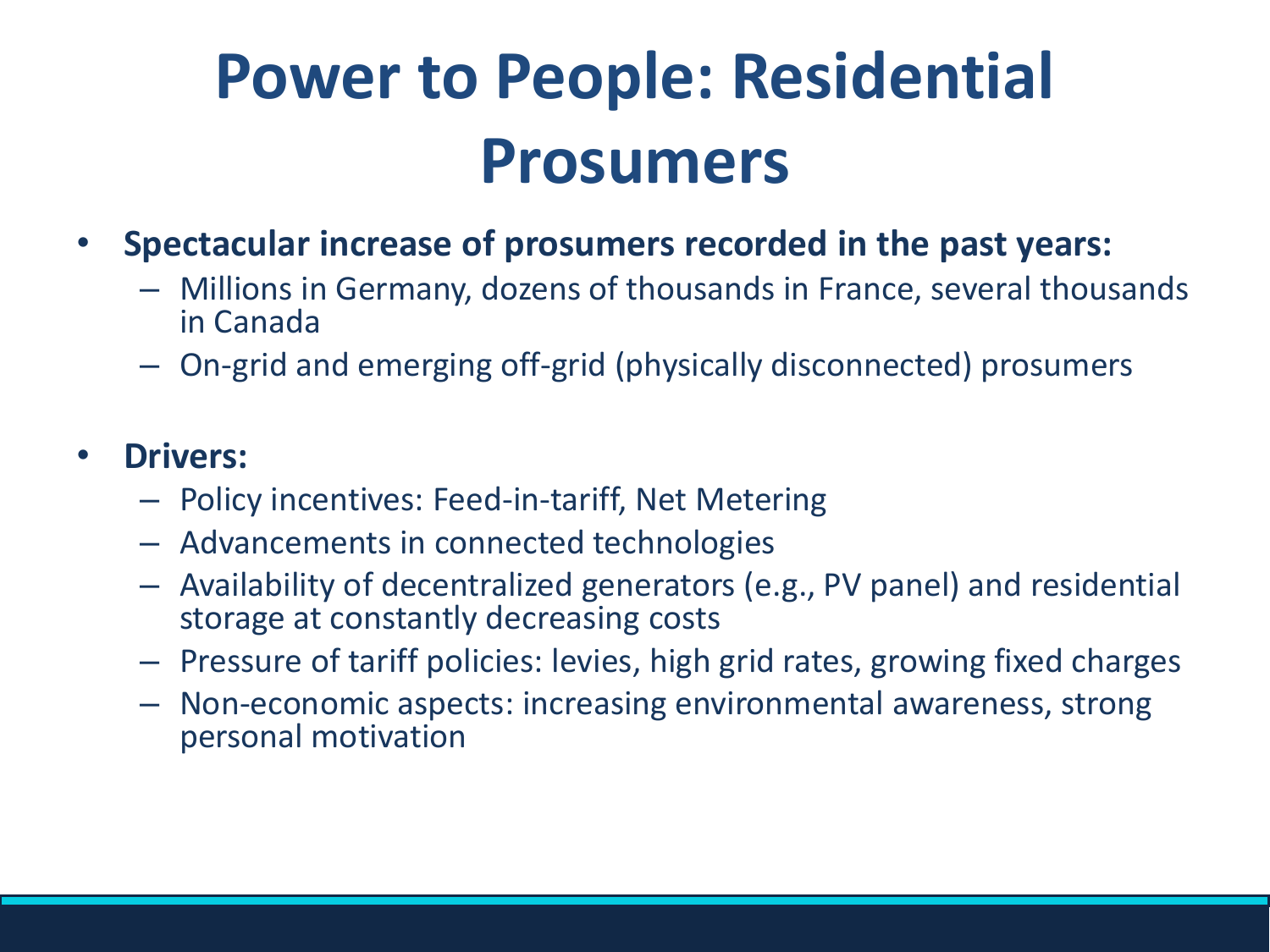## **Electricity Consumption vs Bill**



- Decreasing electricity consumption
- Increasing electricity bill

[Kuznetsova & Anjos 2020a]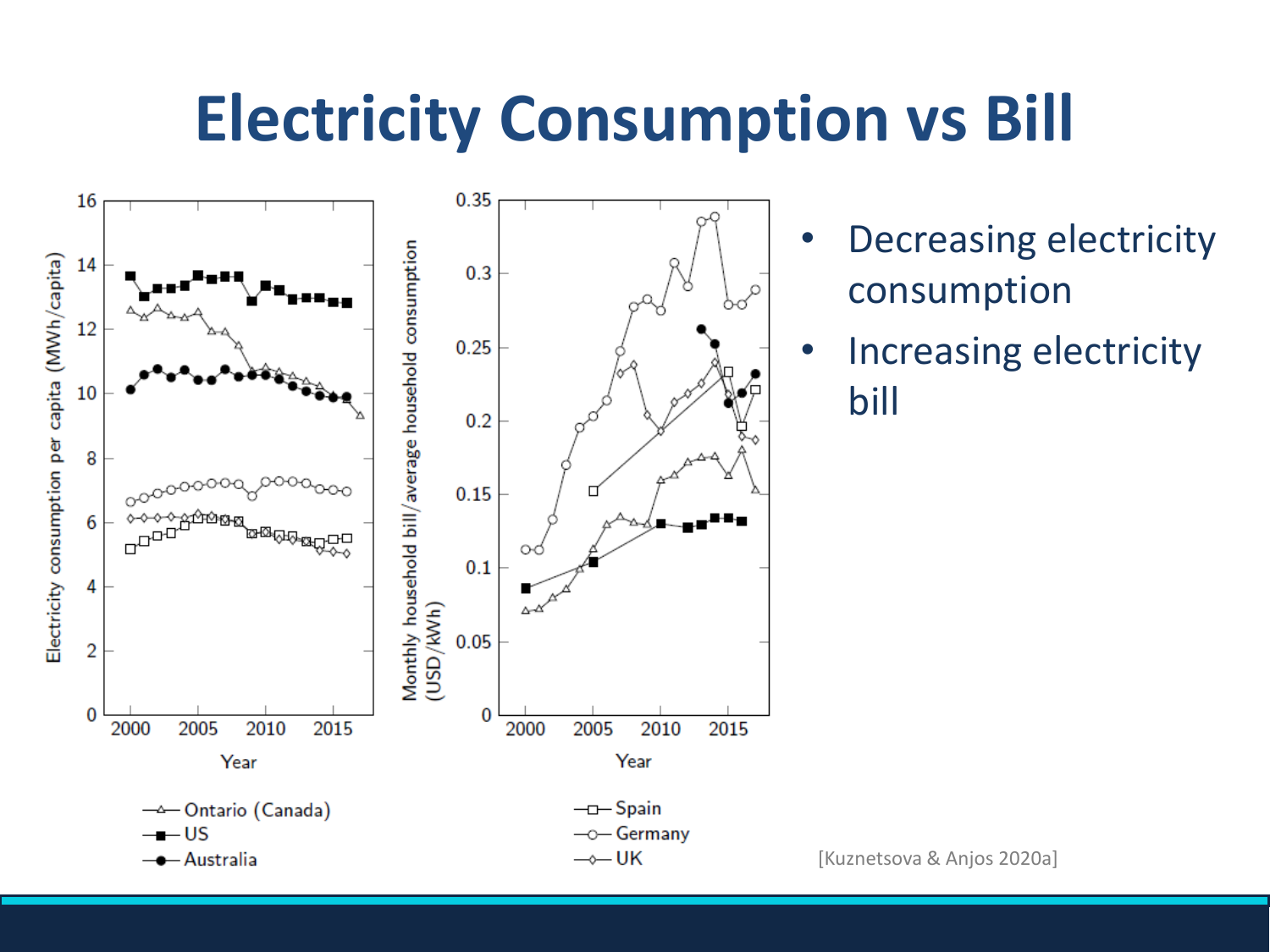## **Household Expenditures vs Electricity Bill**



• Electricity bills may grow faster than total household expenditures

-0-Expenditure (USD/month/capita)

<sup>-</sup> Average electricity bill (USD)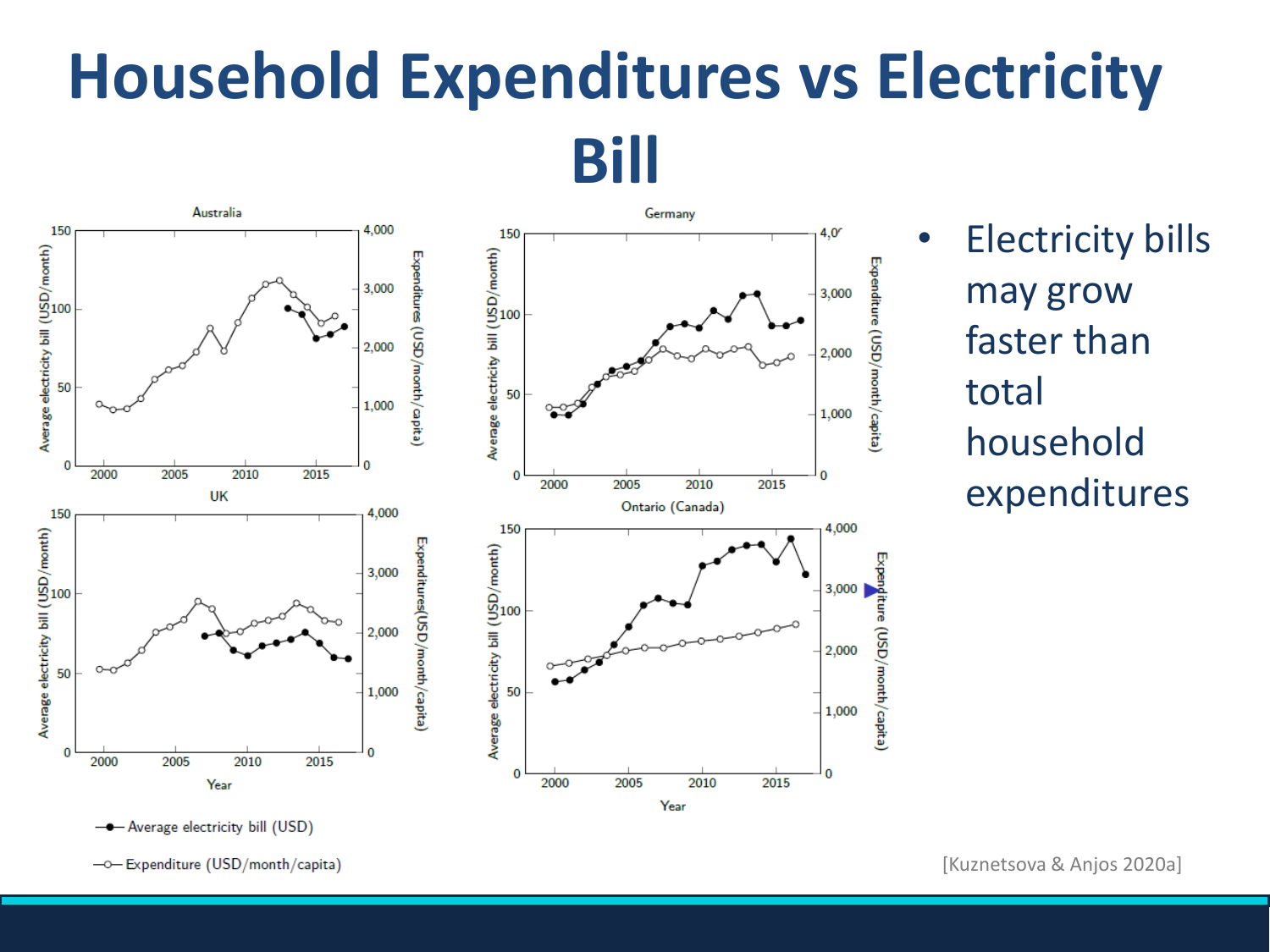## **Costs driving bill increase**

- Levies for low carbon policies (e.g., Feed-in-tariff)
- Costs to maintain and built other generators
- Grid costs for maintenance and upgrade

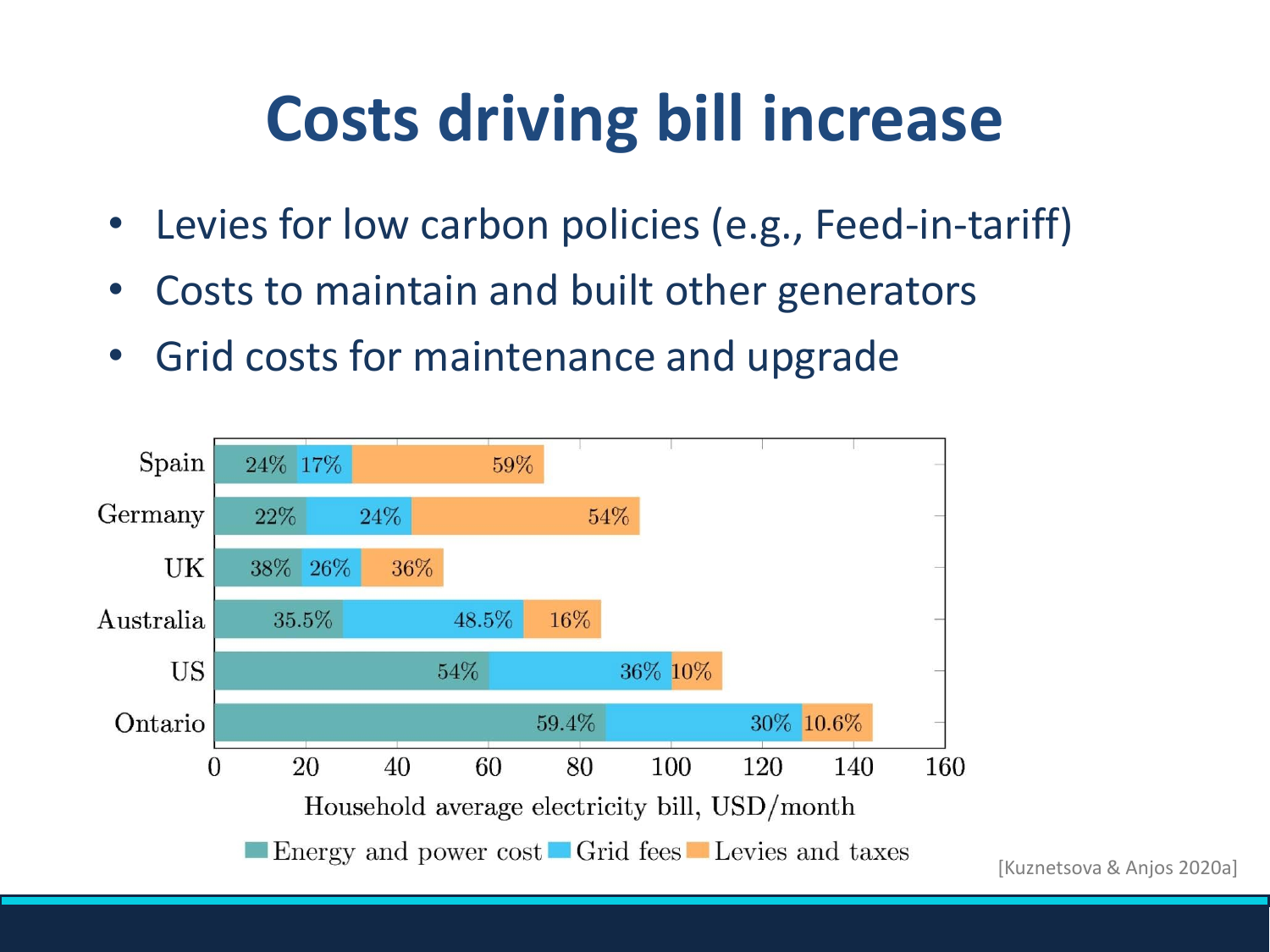# **Disruptive Effects from On-grid Prosumers**

#### • **"Duck curve" effect:**

- Large penetration of distributed PV generators
- Policy, such as Net Metering, promoting self-consumption
- Not enough support technologies, such as storage

#### • **In numbers:**

- California maximum 3-hour net load ramp: increased from 12,000 MW in 2016 to 16,000 MW in 2019 [CAISO 2022]
- Other jurisdictions experiencing same effect: Australia, China, Europe etc.

#### • **Implications:**

- Investment in solutions to flatten the "duck curve", grid upgrade to support important ramps
- Investment in peak generators (most likely fossil fuel)

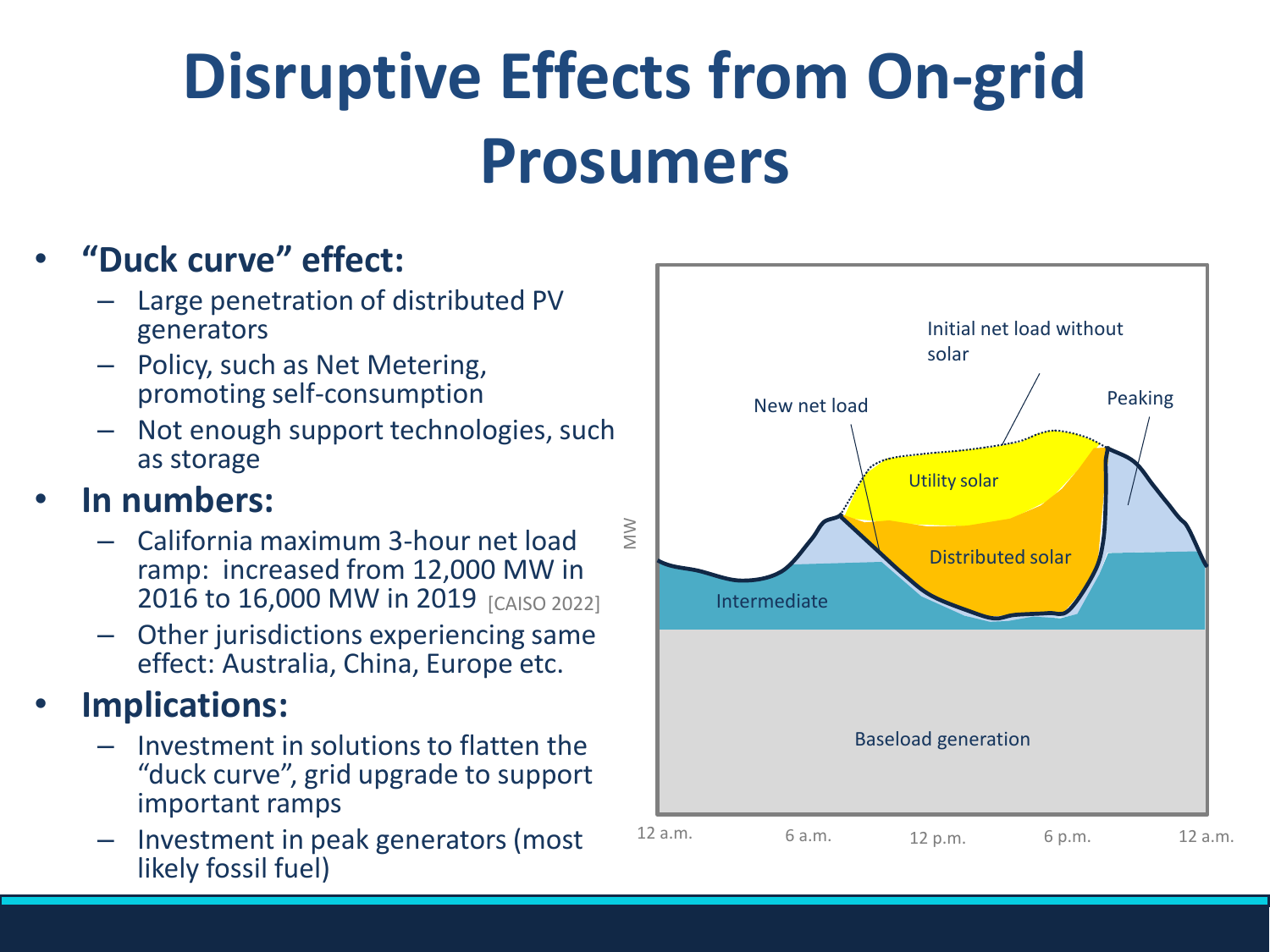# **Disruptive Effects from Off-grid Prosumers**

#### • **Potential for off-grid prosumers emergence:**

- Mandatory condition to live off-grid is a seasonal storage of >2.5 MWh & 15kW PV
- Example of simulation for Ontario (if rates continue to increase as they were before 2021) with **ProsumArise** (model combining strategic decisions and power dispatch optimization for households)<br>
Prosumers emergence<br>
Prosumers emergence

#### • **Implications:**

- Feasibility of disconnections
- Threshold of off-grid latitude prosumers causing important grid disruption is difficult to estimate due the complex multi-process dynamics (effects of Net Zero policies)

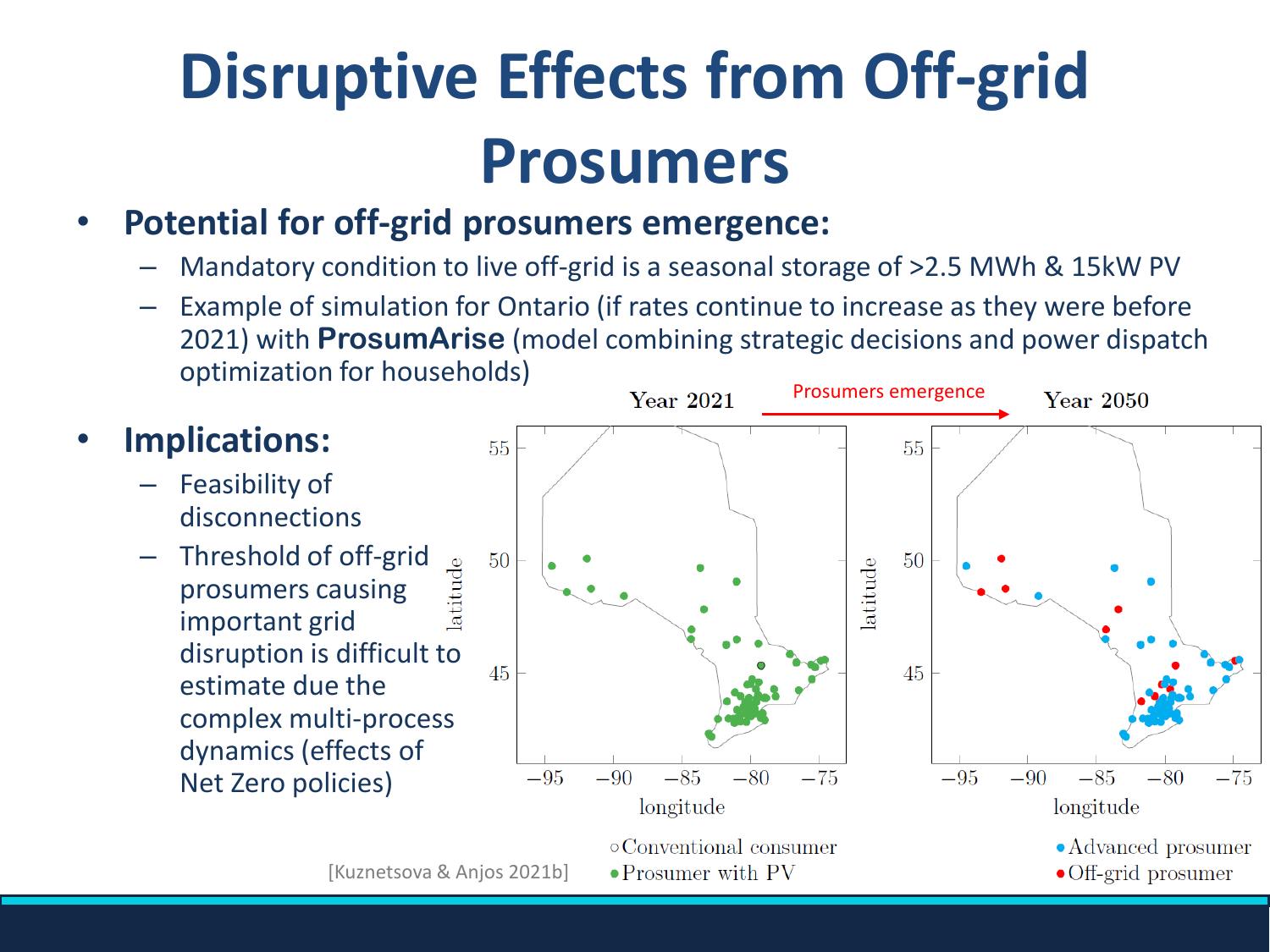## **Prosumers, Utilities and Net-Zero**



#### • **First half of 2020-2050:**

- Fast increase of electricity demand
- Deployment of additional capacities
- Fast increase of electricity tariffs
- In general in a jurisdiction: Net-Zero GDP loss
	- investment in transition (not yet enough competitive) measures,
	- capital and labor reallocation,
	- increase of taxes, prices, inflation
- Consumers active search to mitigate costs

### • **Second half of 2020-2050:**

- Economy recovery
- Net Zero measures are more mature, efficient and competitive
- Less rapid tariffs increase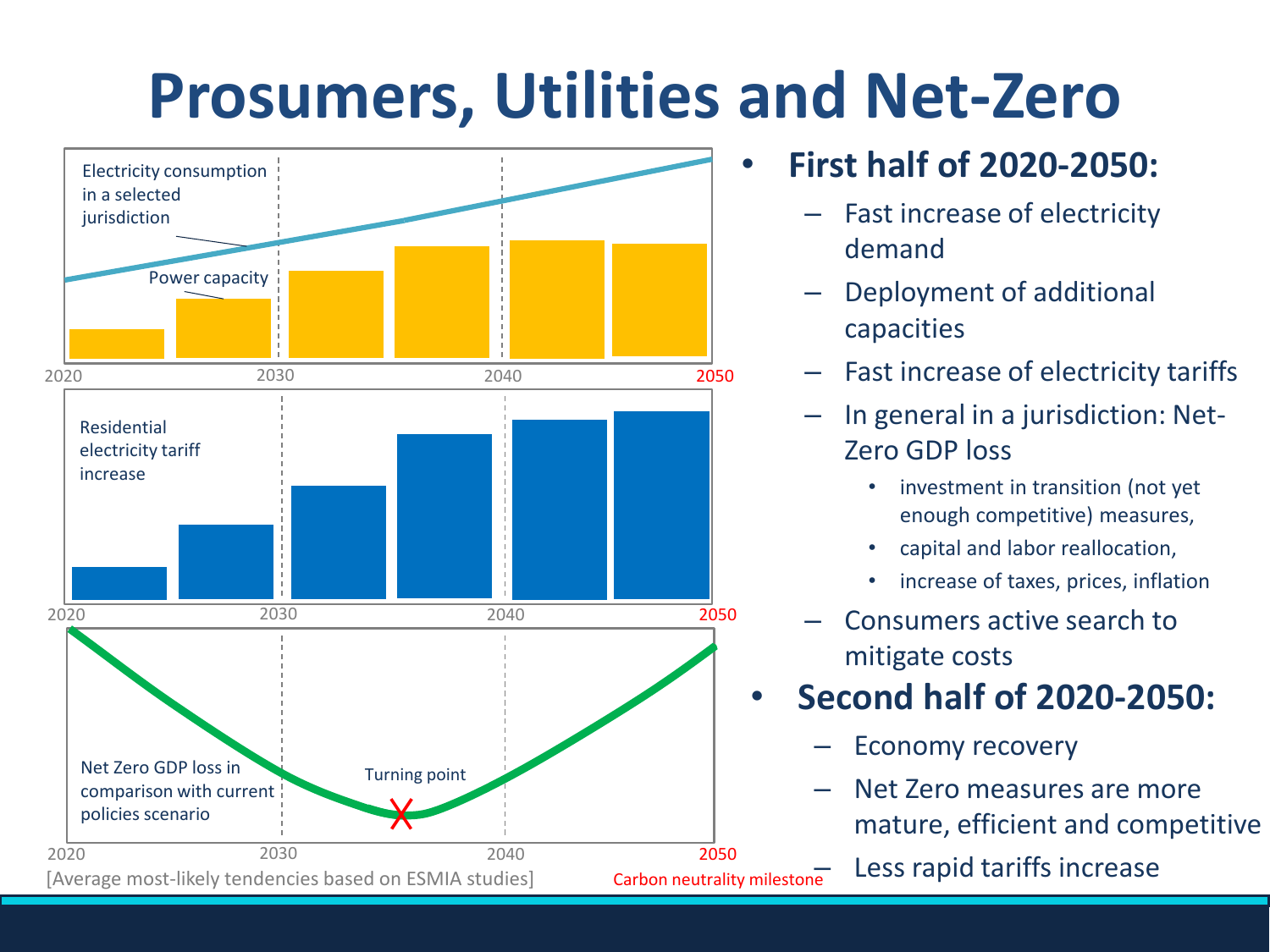## **Recommendations**

- Promote prosumers (to contribute to Net-Zero goals and decrease electrification pressure on Utilities), but mitigate disruptive effects
	- **Prosumers:** Recognized to be active grid players (regulation promoting Utilities-Prosumers collaboration and not pushing them apart)
	- **Utilities:** Long-term transition strategies planning (beyond 2050) and diversification (substitution activities and products)
	- **Government:** Several Net Zero transition paths with optimized policies implementation in time and magnitude (to avoid shocks and ensure economy adaptation)
	- Transparency and communication on policies, strategic actions and future rates (When the turning point will occur?)